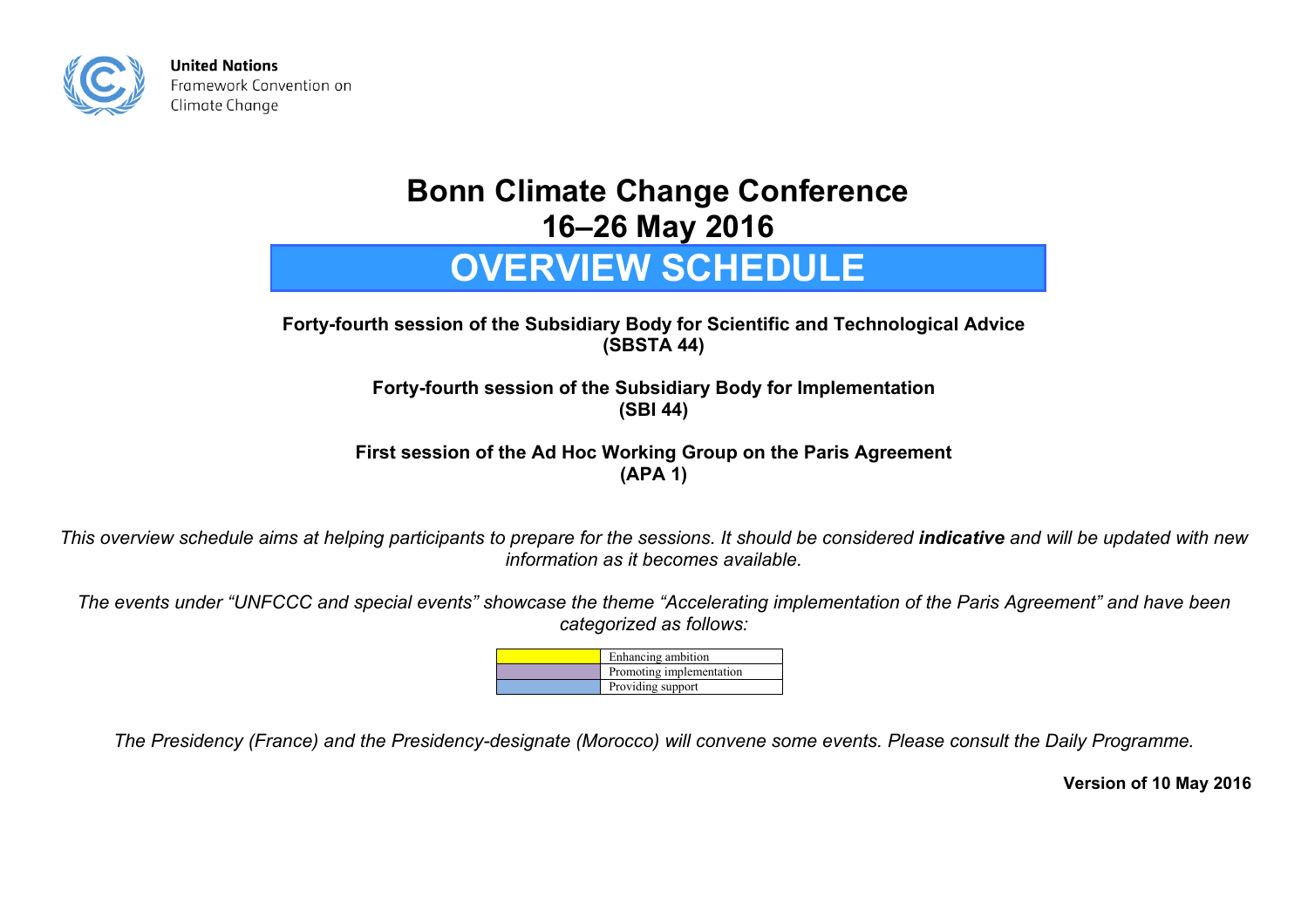|                                      | Overview schedule                                                                                |  |  |  |
|--------------------------------------|--------------------------------------------------------------------------------------------------|--|--|--|
| Pre-sessional period (10-15 May)     |                                                                                                  |  |  |  |
| Tuesday, 10 May<br>Wednesday, 11 May | Least developed countries (LDCs) preparatory meetings                                            |  |  |  |
| Thursday, 12 May<br>Friday, 13 May   | African Group preparatory meetings<br>Small island developing States (SIDS) preparatory meetings |  |  |  |
| Saturday, 14 May<br>Sunday, 15 May   | G-77 & China preparatory meetings                                                                |  |  |  |

| First week (16-21 May) |                    |                                                                                            |                                                               |                                                                                                                                                   |                                                                                                     |  |
|------------------------|--------------------|--------------------------------------------------------------------------------------------|---------------------------------------------------------------|---------------------------------------------------------------------------------------------------------------------------------------------------|-----------------------------------------------------------------------------------------------------|--|
|                        | <b>TIME</b>        | Plenary meetings and meetings of<br>groups of the Convention and<br><b>Protocol bodies</b> | Mandated events and workshops                                 | <b>UNFCCC and special events</b><br>(lunch events are scheduled from 13-15 hrs. and evening events from 18-20 hrs. unless<br>otherwise indicated) |                                                                                                     |  |
| Monday,<br>16 May      | $10:00 -$<br>11:00 | Opening meeting of the May<br>sessions                                                     |                                                               |                                                                                                                                                   |                                                                                                     |  |
|                        | $11:00 -$<br>13:00 | SBSTA opening plenary                                                                      |                                                               |                                                                                                                                                   |                                                                                                     |  |
|                        | Lunch              |                                                                                            |                                                               | A decade of CDM: Experience and<br>lessons learned towards Art.6                                                                                  | Tree Planting in celebration of the<br>Paris Agreement                                              |  |
|                        | $15:00 -$<br>18:00 | SBI opening plenary                                                                        | CMP in-session workshop: Financing                            |                                                                                                                                                   |                                                                                                     |  |
|                        |                    | Groups of the Convention and<br><b>Protocol bodies</b>                                     | the CDM through international<br>climate finance institutions |                                                                                                                                                   |                                                                                                     |  |
|                        |                    |                                                                                            |                                                               |                                                                                                                                                   |                                                                                                     |  |
| Tuesday,<br>17 May     | $10:00 -$          | APA opening plenary                                                                        |                                                               |                                                                                                                                                   |                                                                                                     |  |
|                        | 13:00              | Groups of the Convention and<br><b>Protocol bodies</b>                                     |                                                               |                                                                                                                                                   |                                                                                                     |  |
|                        | Lunch              |                                                                                            |                                                               | Moving forward with implementing                                                                                                                  | <b>Adaptation Committee: Establishing</b><br>a partnership platform to provide<br>technical support |  |
|                        | $15:00 -$<br>18:00 | Groups of the Convention and<br><b>Protocol bodies</b>                                     | SBSTA workshop on LULUCF                                      | <b>INDCs</b><br>(from 1:15 to 6:00 pm)                                                                                                            |                                                                                                     |  |
|                        | Evening            |                                                                                            |                                                               |                                                                                                                                                   | Work of the LEG in supporting the<br>LDCs on adaptation                                             |  |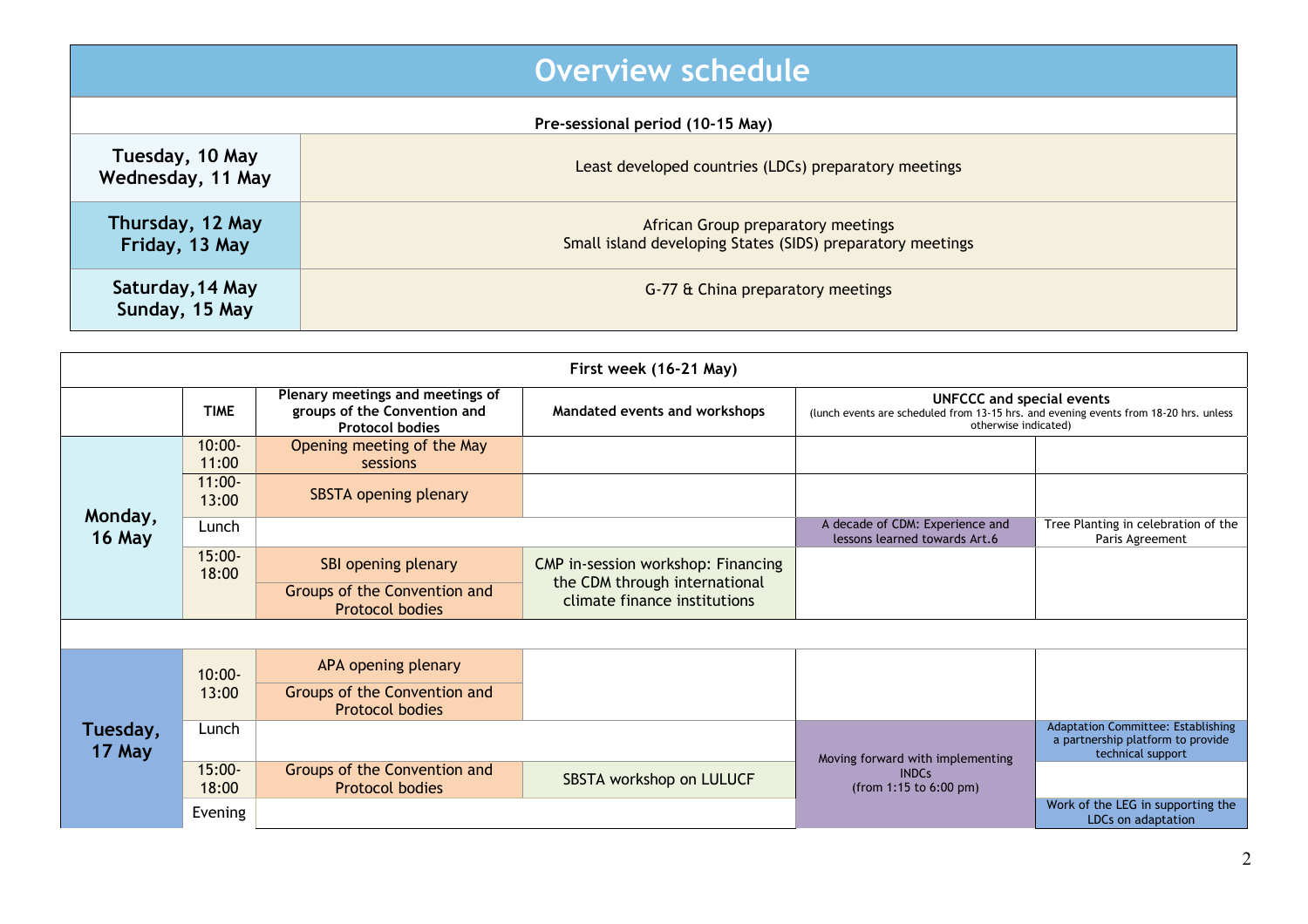| First week (16-21 May) |                        |                                                                    |                                                                                                   |                                                                                                           |                                                                                                                 |  |  |
|------------------------|------------------------|--------------------------------------------------------------------|---------------------------------------------------------------------------------------------------|-----------------------------------------------------------------------------------------------------------|-----------------------------------------------------------------------------------------------------------------|--|--|
| 17 May<br>(cont.)      | Evening                | Reception hosted by the Government of Germany and the city of Bonn |                                                                                                   |                                                                                                           |                                                                                                                 |  |  |
|                        |                        |                                                                    |                                                                                                   |                                                                                                           |                                                                                                                 |  |  |
|                        | $10:00 -$<br>13:00     | Groups of the Convention and                                       | SBI workshop on gender-responsive<br>climate policy                                               |                                                                                                           |                                                                                                                 |  |  |
|                        |                        | <b>Protocol bodies</b>                                             | COP in-session workshop on long-<br>term finance                                                  |                                                                                                           |                                                                                                                 |  |  |
|                        | Lunch                  |                                                                    |                                                                                                   | Shining the light on non-economic<br>losses: challenges, risks and lessons<br>learned for addressing them | Supporting the implementation of<br><b>Technology Action Plans</b>                                              |  |  |
| Wednesday,             | $15:00 -$<br>18:00     |                                                                    | SBI 4 <sup>th</sup> dialogue on Action for<br><b>Climate Empowerment</b>                          |                                                                                                           |                                                                                                                 |  |  |
| 18 May                 |                        | Groups of the Convention and<br><b>Protocol bodies</b>             |                                                                                                   | SBSTA/IPCC special event on IPCC<br>assessments and the global stocktake                                  |                                                                                                                 |  |  |
|                        |                        |                                                                    | COP in-session workshop on long-<br>term finance                                                  |                                                                                                           |                                                                                                                 |  |  |
|                        | Evening                |                                                                    |                                                                                                   | Public registry for nationally<br>determined contributions (NDC)<br>(from 6:30 pm to 08:00 pm)            | <b>UNFCCC</b> data portals as<br>information gateways to<br>supporting the implementation of<br>climate actions |  |  |
|                        |                        |                                                                    |                                                                                                   |                                                                                                           |                                                                                                                 |  |  |
| Thursday,<br>19 May    | $10:00 -$<br>13:00     | Groups of the Convention and<br><b>Protocol bodies</b>             | SBI workshop on gender-responsive                                                                 |                                                                                                           |                                                                                                                 |  |  |
|                        |                        |                                                                    | climate policy (cont.)                                                                            |                                                                                                           |                                                                                                                 |  |  |
|                        | Lunch                  |                                                                    |                                                                                                   | Capacity-building Initiative for<br>Transparency (GEF)                                                    | <b>CTCN: Technology Transfer</b><br>Insights                                                                    |  |  |
|                        | $15:00 -$<br>18:00     | Groups of the Convention and<br><b>Protocol bodies</b>             | SBI 4 <sup>th</sup> dialogue on Action for<br>Climate Empowerment (cont.)                         |                                                                                                           |                                                                                                                 |  |  |
|                        | Evening                |                                                                    | SBSTA research dialogue                                                                           |                                                                                                           |                                                                                                                 |  |  |
|                        |                        |                                                                    |                                                                                                   | TEM follow up on Renewable Energy                                                                         |                                                                                                                 |  |  |
|                        |                        |                                                                    |                                                                                                   |                                                                                                           |                                                                                                                 |  |  |
| Friday,<br>20 May      | $10:00 -$<br>13:00     | Groups of the Convention and                                       | SBI Facilitative sharing of views<br>under the international consultation<br>and analysis process |                                                                                                           |                                                                                                                 |  |  |
|                        | <b>Protocol bodies</b> |                                                                    | SBI 5 <sup>th</sup> meeting of Durban Forum on<br>capacity-building                               |                                                                                                           |                                                                                                                 |  |  |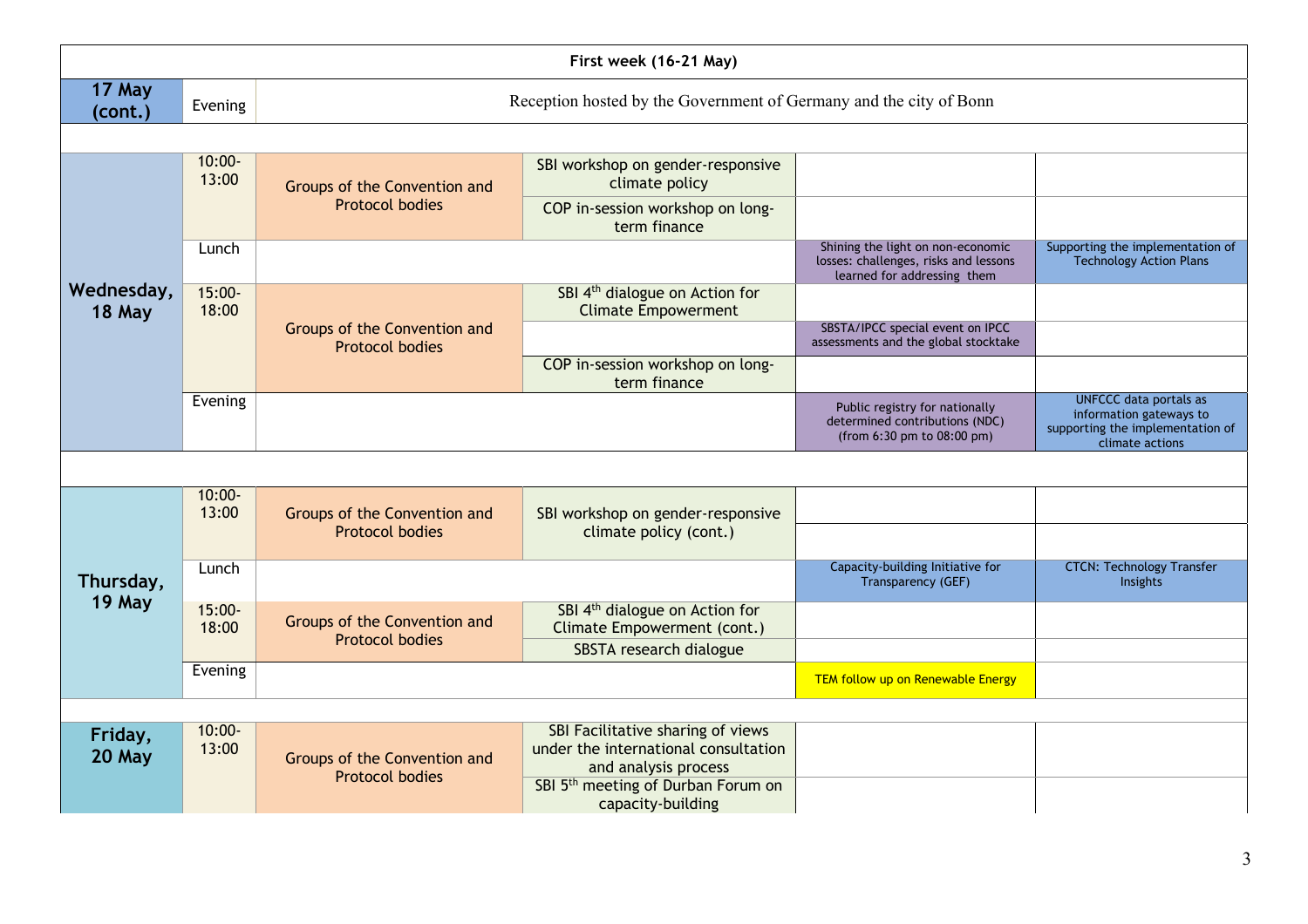| First week (16-21 May) |                    |                                                        |                                                                                                           |                                                                  |                                                                                                   |
|------------------------|--------------------|--------------------------------------------------------|-----------------------------------------------------------------------------------------------------------|------------------------------------------------------------------|---------------------------------------------------------------------------------------------------|
| 20 May<br>(cont.)      |                    |                                                        | SBSTA/SBI TEM on mitigation                                                                               |                                                                  |                                                                                                   |
|                        | Lunch              |                                                        |                                                                                                           | Update on the work of the Standing<br>Committee on Finance (SCF) | 2006-2016: 10 years of the 2006<br>IPCC Guidelines. Way forward to<br>support the Paris Agreement |
|                        | $15:00 -$<br>18:00 |                                                        | SBI Facilitative sharing of views<br>under the international consultation<br>and analysis process (cont.) |                                                                  |                                                                                                   |
|                        |                    | Groups of the Convention and<br><b>Protocol bodies</b> | SBI 5 <sup>th</sup> meeting of Durban Forum on<br>capacity-building                                       |                                                                  |                                                                                                   |
|                        |                    |                                                        | SBSTA/SBI TEM on mitigation                                                                               |                                                                  |                                                                                                   |
|                        |                    |                                                        | SBSTA workshop on agriculture:<br>Identification of adaptation<br>measures                                |                                                                  |                                                                                                   |
|                        | Evening            |                                                        |                                                                                                           | TEM follow up on Energy Efficiency in<br>urban environments      |                                                                                                   |
|                        |                    |                                                        |                                                                                                           |                                                                  |                                                                                                   |
|                        | $10:00 -$<br>13:00 | Groups of the Convention and                           | SBI Facilitative sharing of views<br>under the international consultation<br>and analysis process (cont.) |                                                                  |                                                                                                   |
| Saturday,<br>21 May    |                    | <b>Protocol bodies</b>                                 | COP in-session workshop on linkages<br>between the Technology Mechanism<br>and the Financial Mechanism    |                                                                  |                                                                                                   |
|                        | Lunch              |                                                        |                                                                                                           |                                                                  |                                                                                                   |

| Second week (23-26 May) |                    |                                                                                            |                                                               |                                                                  |                                                                    |  |
|-------------------------|--------------------|--------------------------------------------------------------------------------------------|---------------------------------------------------------------|------------------------------------------------------------------|--------------------------------------------------------------------|--|
|                         | <b>TIME</b>        | Plenary meetings and meetings of<br>groups of the Convention and<br><b>Protocol bodies</b> | Events and workshops                                          | UNFCCC and special events                                        |                                                                    |  |
| Monday,<br>23 May       | $10:00 -$<br>13:00 | Groups of the Convention and<br><b>Protocol bodies</b>                                     | SBSTA/SBI TEM on mitigation                                   |                                                                  |                                                                    |  |
|                         |                    |                                                                                            | SBSTA workshop on agriculture:<br>Enhancement of productivity |                                                                  |                                                                    |  |
|                         | Lunch              |                                                                                            |                                                               | Enhancing coherence and coordination<br>for forest finance (SCF) | CGE technical assistance to NAI<br>Parties to prepare NCs and BURs |  |
|                         | $15:00 -$          | Groups of the Convention and                                                               | SBSTA/SBI TEM on mitigation                                   |                                                                  |                                                                    |  |